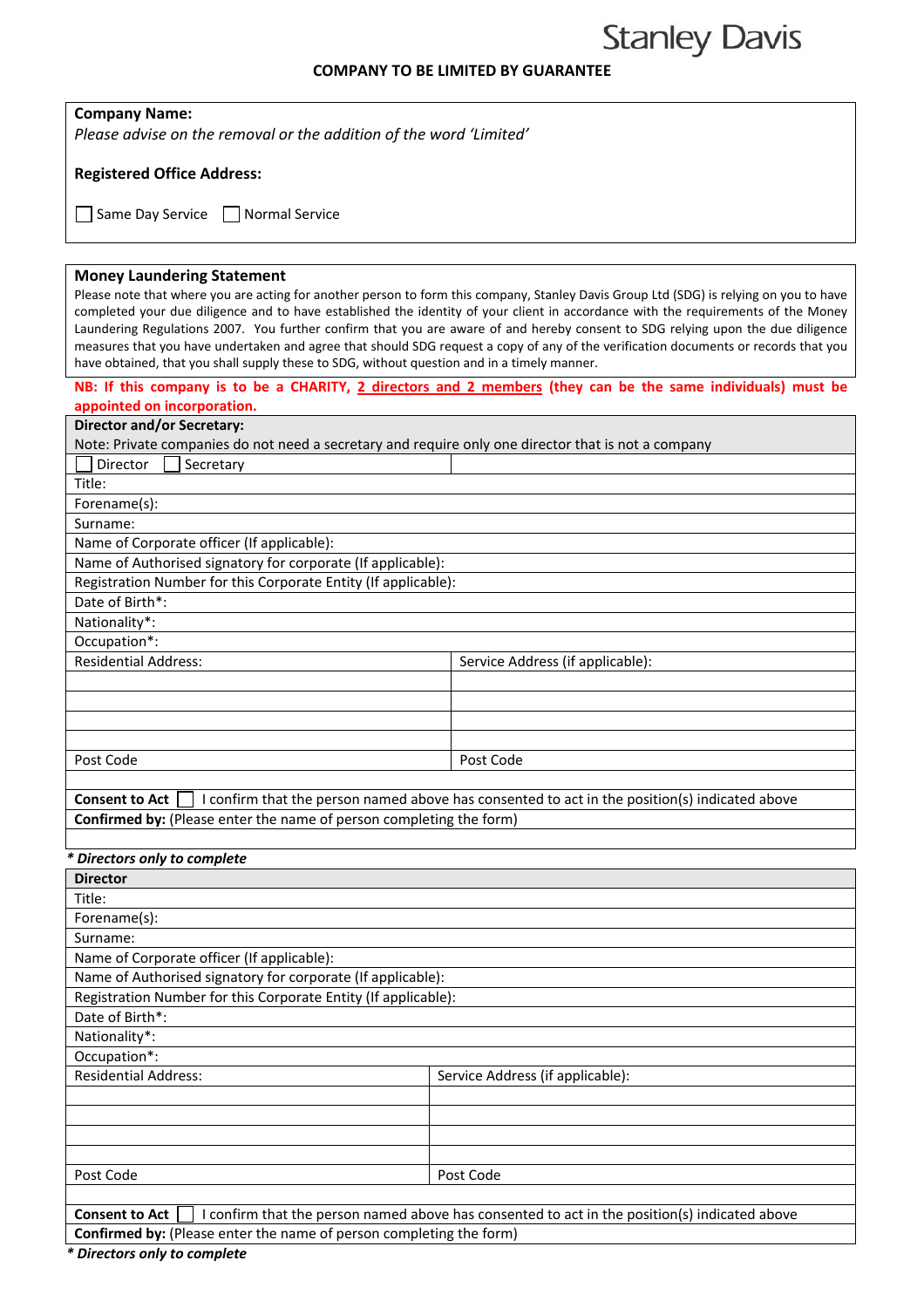| <b>Director</b>                                                                                                        |                                  |  |
|------------------------------------------------------------------------------------------------------------------------|----------------------------------|--|
|                                                                                                                        |                                  |  |
| Title:                                                                                                                 |                                  |  |
| Forename(s):                                                                                                           |                                  |  |
| Surname:                                                                                                               |                                  |  |
| Name of Corporate officer (If applicable):                                                                             |                                  |  |
| Name of Authorised signatory for corporate (If applicable):                                                            |                                  |  |
| Registration Number for this Corporate Entity (If applicable):                                                         |                                  |  |
| Date of Birth*:                                                                                                        |                                  |  |
| Nationality*:                                                                                                          |                                  |  |
| Occupation*:                                                                                                           |                                  |  |
| <b>Residential Address:</b>                                                                                            | Service Address (if applicable): |  |
|                                                                                                                        |                                  |  |
|                                                                                                                        |                                  |  |
|                                                                                                                        |                                  |  |
|                                                                                                                        |                                  |  |
| Post Code                                                                                                              | Post Code                        |  |
|                                                                                                                        |                                  |  |
| I confirm that the person named above has consented to act in the position(s) indicated above<br><b>Consent to Act</b> |                                  |  |
| <b>Confirmed by:</b> (Please enter the name of person completing the form)                                             |                                  |  |
|                                                                                                                        |                                  |  |

*\* Directors only to complete* 

| <b>Member/Guarantor:</b>                                     |  |  |
|--------------------------------------------------------------|--|--|
| Title:                                                       |  |  |
| Forename(s):                                                 |  |  |
| Surname:                                                     |  |  |
| Name of Corporate officer (If applicable):                   |  |  |
| Name of Authorised signatory for corporate (If applicable):  |  |  |
| No. of shares to be allotted:                                |  |  |
| <b>Residential/Service Address:</b>                          |  |  |
|                                                              |  |  |
|                                                              |  |  |
|                                                              |  |  |
|                                                              |  |  |
| Post Code                                                    |  |  |
|                                                              |  |  |
| Personal Authentication Details (Please complete any three): |  |  |
| The first 3 letters of town of birth:                        |  |  |
| The last three digits of telephone number:                   |  |  |
| Last 3 characters of NI number:                              |  |  |
| The last three digits of passport number                     |  |  |
| The first three letters of mother's maiden name              |  |  |
| The first three letters of eye colour                        |  |  |
| The first three letters of father's first forename           |  |  |